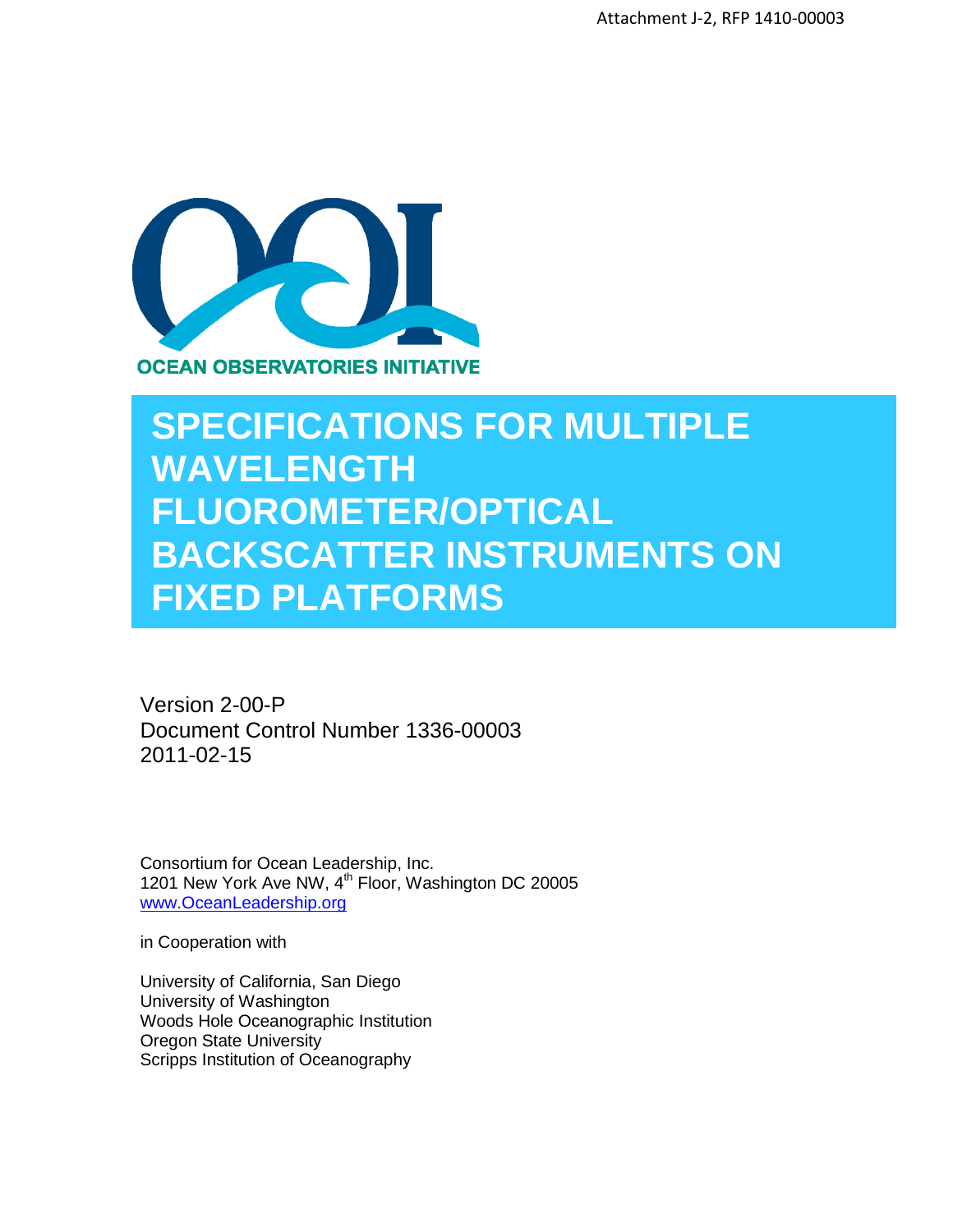#### **Document Control Sheet**

|          | Version   Description |
|----------|-----------------------|
| $2-00-P$ | Ⅰ Public Version      |

Note: This document has been edited to remove information that is considered confidential and/or sensitive to ongoing or future financial negotiations for OOI procurements. Information removed has been replaced by the insertion of "[redacted]"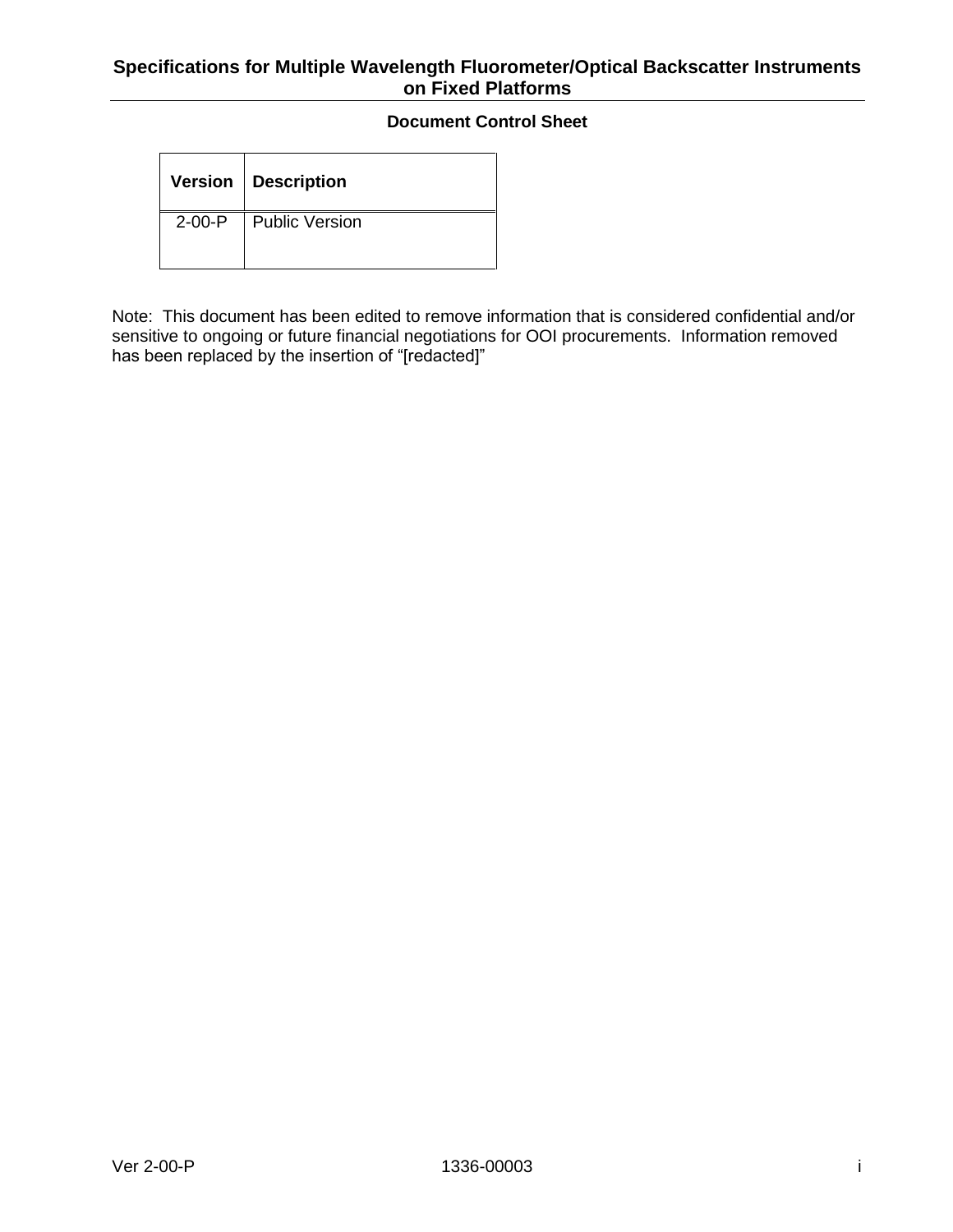## **Signature Page**

This document has been reviewed and approved for release to Configuration Management.

 $\frac{1}{\sqrt{2\pi}}\int d^3x\sqrt{\frac{1}{2(1-x^2)}}\left(\frac{1}{\sqrt{2\pi}}\right)^{3/2}d^3x$ 

OOI Senior Systems Engineer:

.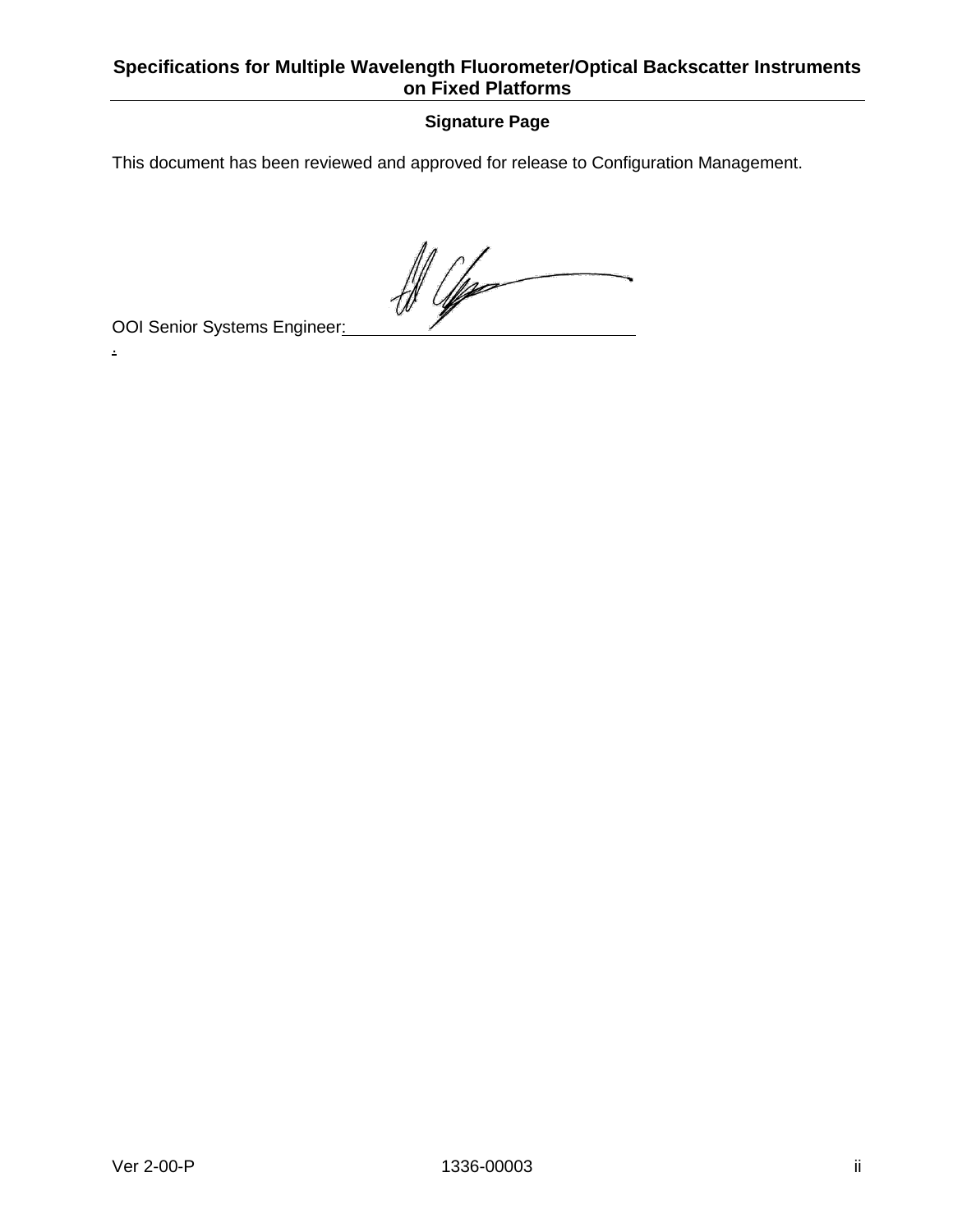# **Table of Contents**

| $\mathbf{1}$   |            |                                                                              |  |  |  |  |  |  |
|----------------|------------|------------------------------------------------------------------------------|--|--|--|--|--|--|
|                | 1.1        |                                                                              |  |  |  |  |  |  |
|                | 1.2        |                                                                              |  |  |  |  |  |  |
|                | 1.3        |                                                                              |  |  |  |  |  |  |
|                | 1.3.1      |                                                                              |  |  |  |  |  |  |
|                | 1.3.2      |                                                                              |  |  |  |  |  |  |
|                | 1.4        |                                                                              |  |  |  |  |  |  |
|                | 1.4.1      |                                                                              |  |  |  |  |  |  |
|                | 1.4.2      |                                                                              |  |  |  |  |  |  |
| $2^{\circ}$    |            |                                                                              |  |  |  |  |  |  |
|                | 2.1        |                                                                              |  |  |  |  |  |  |
|                | 2.1.1      |                                                                              |  |  |  |  |  |  |
|                | 2.1.2      |                                                                              |  |  |  |  |  |  |
|                | 2.1.3      |                                                                              |  |  |  |  |  |  |
|                | 2.2        |                                                                              |  |  |  |  |  |  |
|                | 2.2.1      |                                                                              |  |  |  |  |  |  |
|                | 2.2.2      |                                                                              |  |  |  |  |  |  |
|                | 2.2.3      |                                                                              |  |  |  |  |  |  |
|                | 2.2.4      |                                                                              |  |  |  |  |  |  |
|                | 2.2.5      |                                                                              |  |  |  |  |  |  |
|                | 2.2.6      |                                                                              |  |  |  |  |  |  |
|                | 2.3        |                                                                              |  |  |  |  |  |  |
|                | 2.4        |                                                                              |  |  |  |  |  |  |
|                | 2.5        |                                                                              |  |  |  |  |  |  |
|                | 2.6        |                                                                              |  |  |  |  |  |  |
|                | 2.7<br>2.8 |                                                                              |  |  |  |  |  |  |
|                | 2.9        |                                                                              |  |  |  |  |  |  |
|                | 2.10       |                                                                              |  |  |  |  |  |  |
|                | 2.11       |                                                                              |  |  |  |  |  |  |
|                | 2.12       |                                                                              |  |  |  |  |  |  |
| 3 <sup>7</sup> |            |                                                                              |  |  |  |  |  |  |
|                | A-1.       | Specification Values by the Platform on Which the Instruments are Deployed 7 |  |  |  |  |  |  |
|                |            |                                                                              |  |  |  |  |  |  |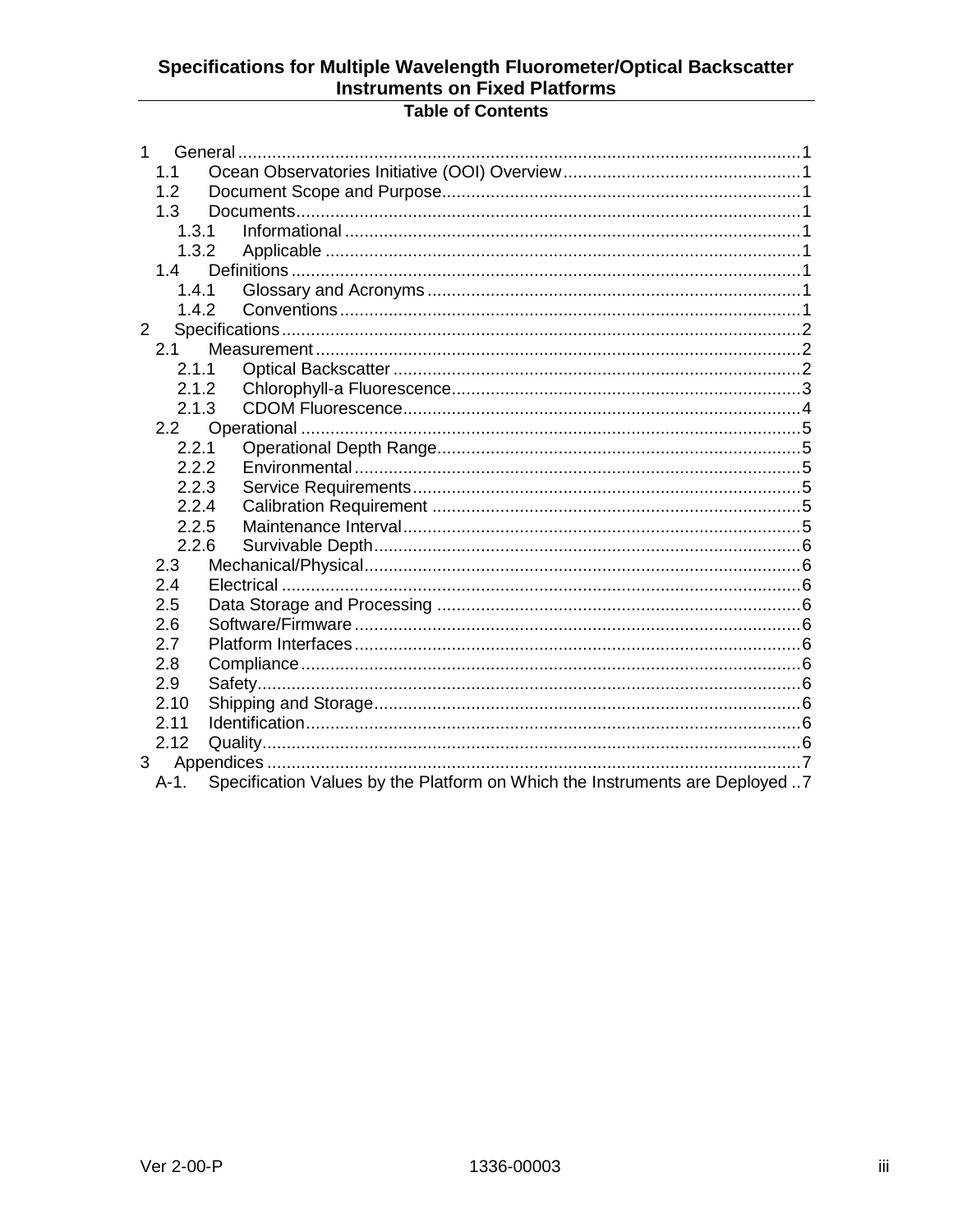#### <span id="page-4-0"></span>**1 General**

<span id="page-4-1"></span>1.1 Ocean Observatories Initiative (OOI) Overview

See "Common Specifications for Instruments on Fixed Platforms"

#### <span id="page-4-2"></span>1.2 Document Scope and Purpose

This document contains specifications for instruments that measure Optical Backscatter, Chlorophyll-a Fluorescence, and CDOM Fluorescence in seawater. These instruments will be deployed on fixed platforms.

The instrument shall meet the specifications in this document and those contained in the "Common Specifications for Instruments on Fixed Platforms", document control number 1336-00000*.* Parameters specified in neither the "Common Specifications for Instruments on Fixed Platforms" nor in this document are not applicable. This instrument specifications shall have precedence over the Common Specifications for conflicting items.

#### <span id="page-4-3"></span>1.3 Documents

1.3.1 Informational

<span id="page-4-4"></span>The documents listed in this section are for informational purposes only and may not have been referenced in this specification.

- Consortium for Ocean Leadership, Inc. 2010, "Final Network Design", Washington, D.C. [Online] Available: [http://www.oceanleadership.org/programs-and-partnerships/ocean](http://www.oceanleadership.org/programs-and-partnerships/ocean-observing/ooi/network-design/)[observing/ooi/network-design/](http://www.oceanleadership.org/programs-and-partnerships/ocean-observing/ooi/network-design/)
- 1.3.2 Applicable

<span id="page-4-5"></span>These documents contain requirements and specifications applicable to the instrument specified. The referenced section, requirement, or specification shall be met by the instrument specified herein.

*"Common Specifications for Instruments on Fixed Platforms", document control number 1336-00000*

#### <span id="page-4-6"></span>1.4 Definitions

<span id="page-4-7"></span>1.4.1 Glossary and Acronyms

- **bb(λ)** Optical Backscatter coefficient
- **CDOM** Colored Dissolved Organic Matter
- **ppb** Parts per billion
- See "Common Specifications for Instruments on Fixed Platforms" for additional definitions.
- 1.4.2 Conventions

<span id="page-4-8"></span>All values contained in this document are Threshold Values unless specifically stated otherwise.

The bidder shall ignore the references in angle brackets  $\lt$  > at the end of each specification. They are for internal OOI use only.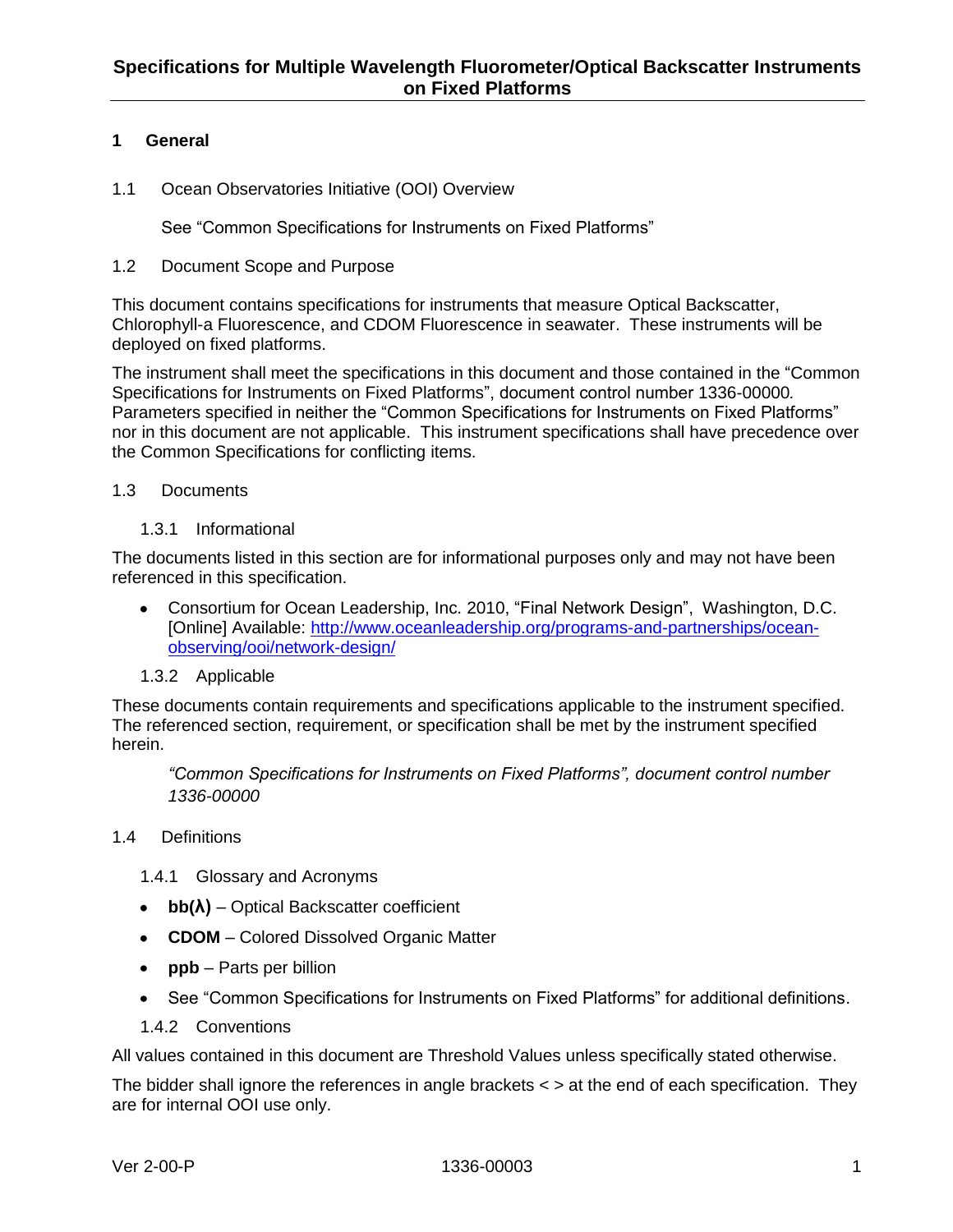#### <span id="page-5-0"></span>**2 Specifications**

#### <span id="page-5-1"></span>2.1 Measurement

MEAS-001 All measurements (optical backscatter, chlorophyll-a fluorescence, and CDOM fluorescence) should be made by the same instrument. This is an objective.

#### <span id="page-5-2"></span>2.1.1 Optical Backscatter

a) Measurement with unit(s)

Optical Backscatter coefficient (bb(λ) m<sup>-1</sup>)

- b) Minimum Value
	- BACK-001 The instrument shall measure optical backscatter over a range with a minimum value of  $0.001$  bb( $\lambda$ ) m<sup>-1</sup>. < L2-SR-RQ-3541, L4-CG-IP-RQ-393, L4-RSN-IP-RQ-360>
- c) Maximum Value
	- BACK-002 The instrument shall measure optical backscatter over a range with a maximum value of  $0.2$  bb( $\lambda$ ) m<sup>-1</sup>. < L2-SR-RQ-3541, L4-CG-IP-RQ-393, L4-RSN-IP-RQ-360>
- d) Accuracy

While accuracy is important to this measurement, a threshold value for accuracy is not provided in this document

e) Precision

While precision is important to this measurement, a threshold value for precision is not provided in this document.

f) Resolution

While resolution is important to this measurement, a threshold value for resolution is not provided in this document.

g) Drift

While drift is important to this measurement, a threshold value for drift is not provided in this document.

h) Response Times

Not specified.

- i) Sampling Frequency
	- BACK-003 The instrument shall be capable of measuring optical backscatter at a sampling frequency of 1 Hz. <L2-SR-RQ-3542, L4-CG-IP-RQ-223, L4-RSN-IP-RQ-361>

See Appendix A-1 for typical sampling frequencies.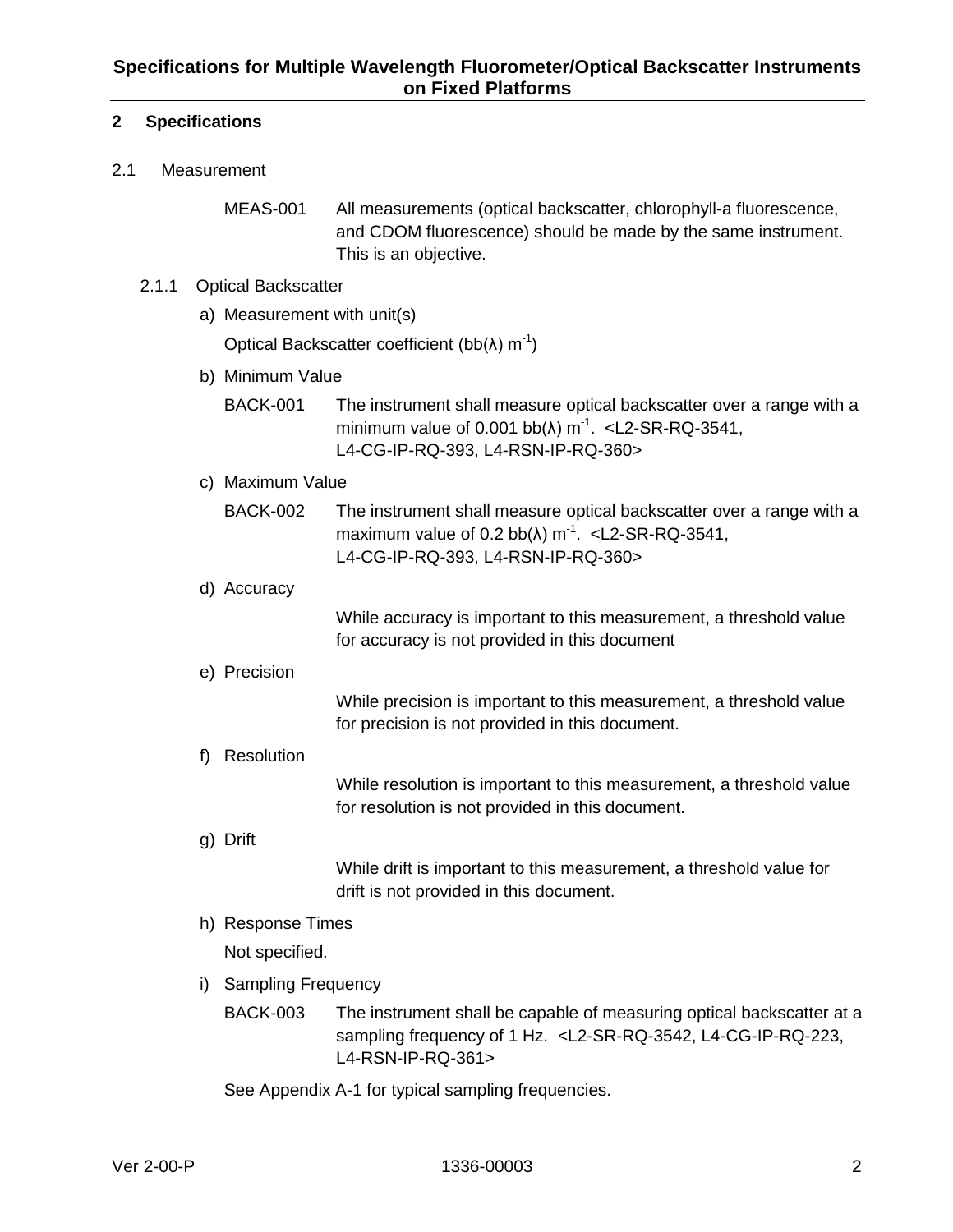- j) Dependencies Not specified
- k) Wavelength bands
	- BACK-004 The instrument shall excite and measure optical backscatter in at least one band in the visible spectrum. <L2-SR-RQ-3787, L4-CG-IP-RQ-551, L4-RSN-IP-RQ-609>
	- BACK-005 The instrument should excite and measure optical backscatter in two or more bands in the visible spectrum. This is an objective. <L2-SR-RQ-3788, L4-CG-IP-RQ-552, L4-RSN-IP-RQ-610>
	- BACK-006 The instrument should provide the capability for optical backscatter bands to be user selectable. This is an objective. <L2-SR-RQ-3789, L4-CG-IP-RQ-553, L4-RSN-IP-RQ-611>
- <span id="page-6-0"></span>2.1.2 Chlorophyll-a Fluorescence
	- a) Measurement with unit(s)

Chlorophyll-a Concentration (µg/L)

- b) Minimum Value
	- CHLO-001 The instrument shall measure chlorophyll-a concentration over a range with a minimum value of 0.03  $\mu$ g/L for the coastal ocean. <L2-SR-RQ-3554, L4-CG-IP-RQ-217>
	- CHLO-002 The instrument shall measure chlorophyll-a concentration over a range with a minimum value of 0.01  $\mu$ g/L for the open ocean. <L2-SR-RQ-3791, L4-CG-IP-RQ-555, L4-RSN-IP-RQ-366>
- c) Maximum Value
	- CHLO-003 The instrument shall measure chlorophyll-a concentration over a range with a maximum value of 50 µg/L for the coastal ocean. <L2-SR-RQ-3554, L4-CG-IP-RQ-217>
	- CHLO-004 The instrument should measure chlorophyll-a concentration over a range with a maximum value of 125 µg/L for the coastal ocean. This is an objective. <L2-SR-RQ-3790, L4-CG-IP-RQ-554>
	- CHLO-005 The instrument shall measure chlorophyll-a concentration over a range with a maximum value of 10 µg/L for the open ocean. <L2-SR-RQ-3791, L4-CG-IP-RQ-555, L4-RSN-IP-RQ-366>
- d) Accuracy

While accuracy is important to this measurement, a threshold value for accuracy is not provided in this document.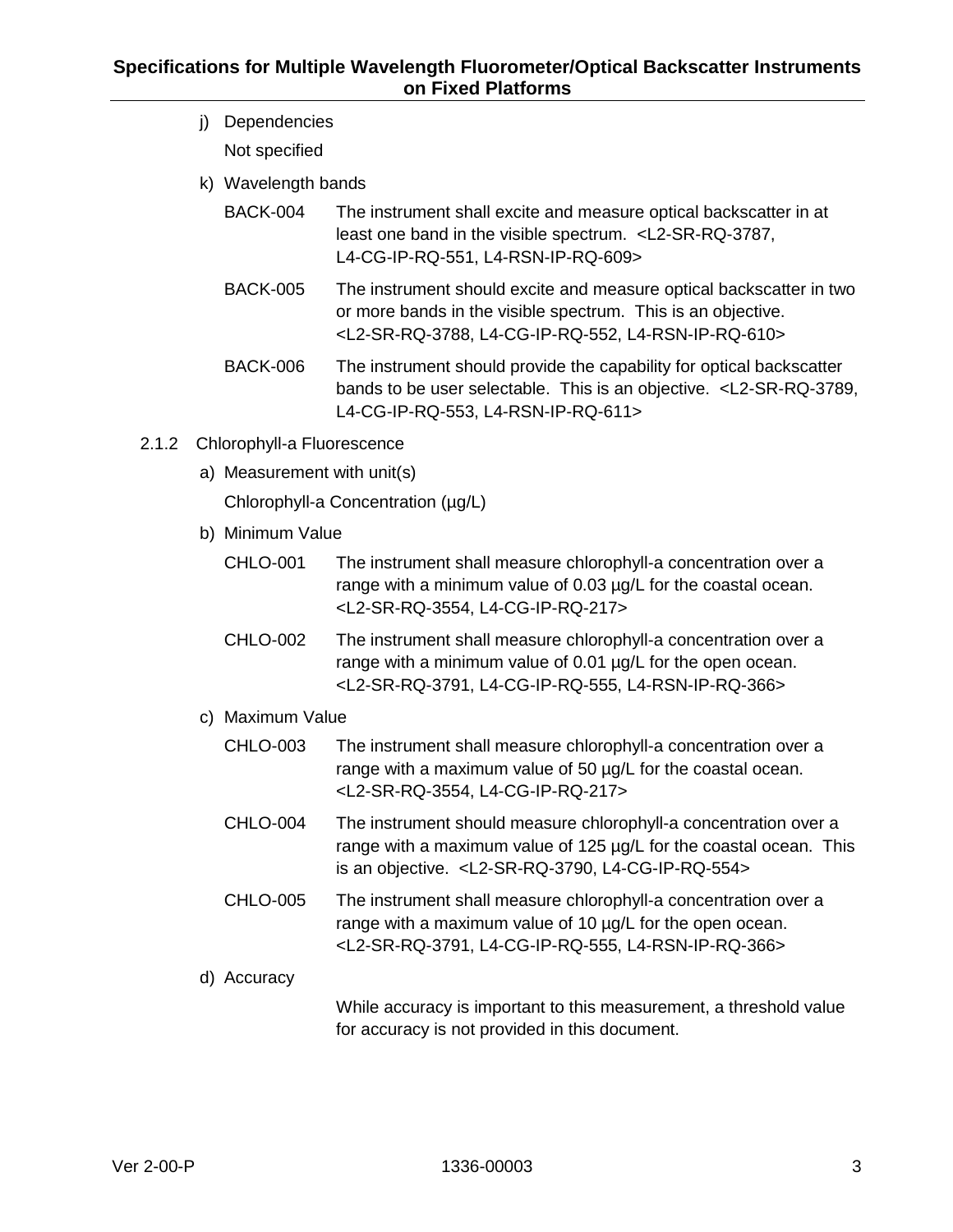<span id="page-7-0"></span>

|       |                          | e) Precision                    |                                                                                                                                                                                                                       |  |  |  |  |  |  |  |
|-------|--------------------------|---------------------------------|-----------------------------------------------------------------------------------------------------------------------------------------------------------------------------------------------------------------------|--|--|--|--|--|--|--|
|       |                          |                                 | While precision is important to this measurement, a threshold value<br>for precision is not provided in this document.                                                                                                |  |  |  |  |  |  |  |
|       | f)                       | Resolution                      |                                                                                                                                                                                                                       |  |  |  |  |  |  |  |
|       |                          |                                 | While resolution is important to this measurement, a threshold value<br>for resolution is not provided in this document.                                                                                              |  |  |  |  |  |  |  |
|       |                          | g) Drift                        |                                                                                                                                                                                                                       |  |  |  |  |  |  |  |
|       |                          |                                 | While drift is important to this measurement, a threshold value for<br>drift is not provided in this document.                                                                                                        |  |  |  |  |  |  |  |
|       |                          | h) Response Times               |                                                                                                                                                                                                                       |  |  |  |  |  |  |  |
|       |                          | Not specified.                  |                                                                                                                                                                                                                       |  |  |  |  |  |  |  |
|       | i)                       | <b>Sampling Frequency</b>       |                                                                                                                                                                                                                       |  |  |  |  |  |  |  |
|       |                          | <b>CHLO-006</b>                 | The instrument shall be capable of measuring chlorophyll-a<br>fluorescence at a sampling frequency of 1 Hz. <l2-sr-rq-3555,<br>L4-CG-IP-RQ-395, L4-RSN-IP-RQ-367&gt;</l2-sr-rq-3555,<br>                              |  |  |  |  |  |  |  |
|       |                          |                                 | See Appendix A-1 for typical sampling frequencies.                                                                                                                                                                    |  |  |  |  |  |  |  |
|       | j)                       | Dependencies                    |                                                                                                                                                                                                                       |  |  |  |  |  |  |  |
|       |                          | Not specified                   |                                                                                                                                                                                                                       |  |  |  |  |  |  |  |
|       |                          | k) Wavelengths                  |                                                                                                                                                                                                                       |  |  |  |  |  |  |  |
|       |                          | <b>CHLO-007</b>                 | The instrument shall measure fluorescence between 675 and 700 nm<br>induced by excitation between 460 and 490 nm. <l4-cg-ip-rq-213,<br>L4-RSN-IP-RQ-612&gt;</l4-cg-ip-rq-213,<br>                                     |  |  |  |  |  |  |  |
| 2.1.3 | <b>CDOM Fluorescence</b> |                                 |                                                                                                                                                                                                                       |  |  |  |  |  |  |  |
|       |                          | a) Measurement with unit(s)     |                                                                                                                                                                                                                       |  |  |  |  |  |  |  |
|       |                          | <b>CDOM Concentration (ppb)</b> |                                                                                                                                                                                                                       |  |  |  |  |  |  |  |
|       |                          | b) Minimum Value                |                                                                                                                                                                                                                       |  |  |  |  |  |  |  |
|       |                          | <b>CDOM-001</b>                 | The instrument shall measure CDOM concentration over a range with<br>a minimum value of 0.09 ppb relative to a quinine sulfate standard.<br><l2-sr-rq-3557, l4-cg-ip-rq-219,="" l4-rsn-ip-rq-372=""></l2-sr-rq-3557,> |  |  |  |  |  |  |  |
|       |                          | c) Maximum Value                |                                                                                                                                                                                                                       |  |  |  |  |  |  |  |
|       |                          | <b>CDOM-002</b>                 | The instrument shall measure CDOM concentration over a range with<br>a maximum value of 500 ppb relative to a quinine sulfate standard.<br><l2-sr-rq-3557, l4-cg-ip-rq-219,="" l4-rsn-ip-rq-372=""></l2-sr-rq-3557,>  |  |  |  |  |  |  |  |
|       |                          | d) Accuracy                     |                                                                                                                                                                                                                       |  |  |  |  |  |  |  |
|       |                          |                                 | While accuracy is important to this measurement, a threshold value<br>for accuracy is not provided in this document.                                                                                                  |  |  |  |  |  |  |  |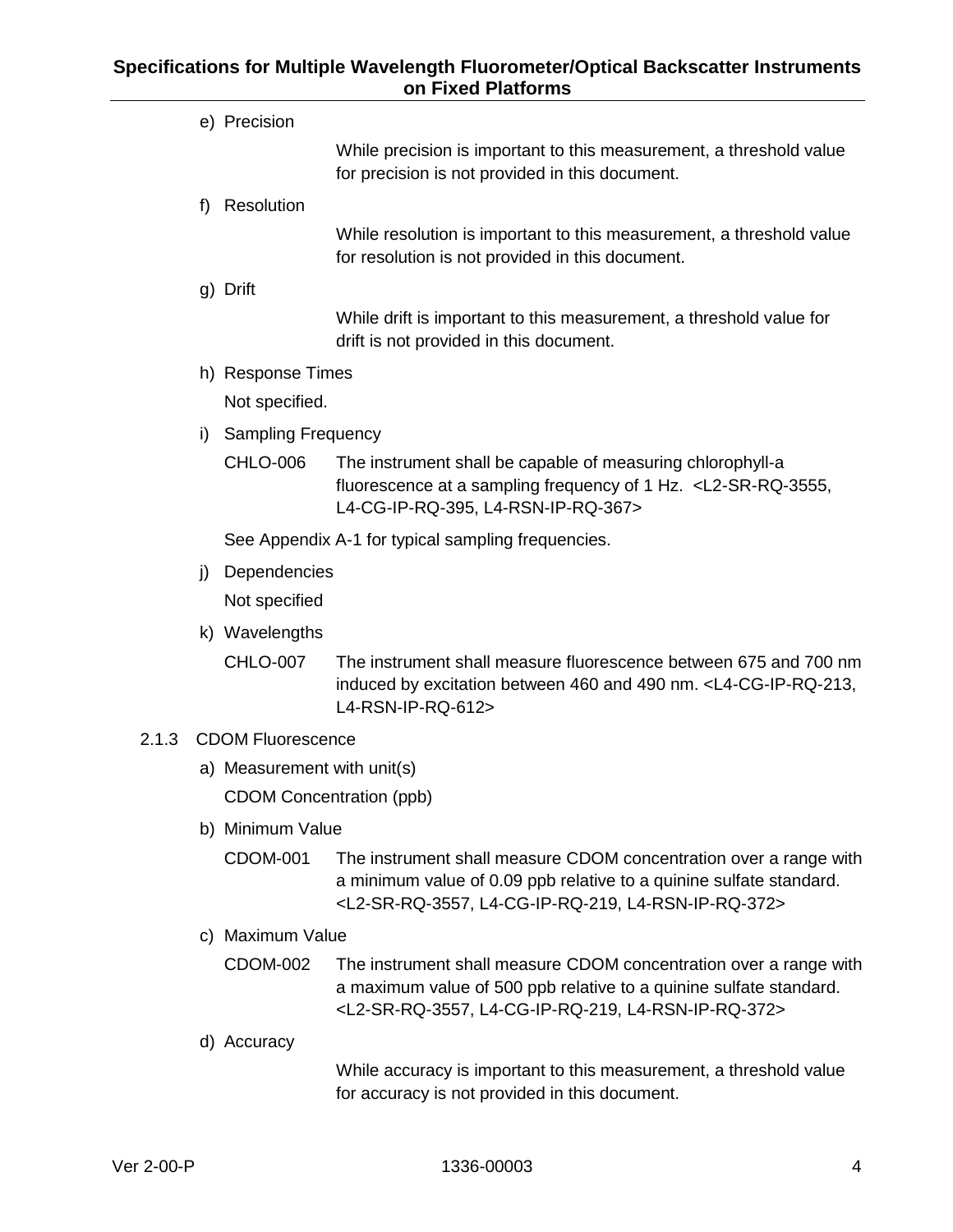|       |               | e) Precision                   |                                                                                                                                                                                   |  |  |  |  |  |  |
|-------|---------------|--------------------------------|-----------------------------------------------------------------------------------------------------------------------------------------------------------------------------------|--|--|--|--|--|--|
|       |               |                                | While precision is important to this measurement, a threshold value<br>for precision is not provided in this document.                                                            |  |  |  |  |  |  |
|       | f)            | Resolution                     |                                                                                                                                                                                   |  |  |  |  |  |  |
|       |               |                                | While resolution is important to this measurement, a threshold value<br>for resolution is not provided in this document.                                                          |  |  |  |  |  |  |
|       |               | g) Drift                       |                                                                                                                                                                                   |  |  |  |  |  |  |
|       |               |                                | While drift is important to this measurement, a threshold value for<br>drift is not provided in this document.                                                                    |  |  |  |  |  |  |
|       |               | h) Response Times              |                                                                                                                                                                                   |  |  |  |  |  |  |
|       |               | Not specified.                 |                                                                                                                                                                                   |  |  |  |  |  |  |
|       | i)            | <b>Sampling Frequency</b>      |                                                                                                                                                                                   |  |  |  |  |  |  |
|       |               | <b>CDOM-003</b>                | The instrument shall be capable of measuring CDOM fluorescence at<br>a sampling frequency of 1 Hz. <l2-sr-rq-3558, l4-cg-ip-rq-397,<br="">L4-RSN-IP-RQ-373&gt;</l2-sr-rq-3558,>   |  |  |  |  |  |  |
|       |               |                                | See Appendix A-1 for typical sampling frequencies.                                                                                                                                |  |  |  |  |  |  |
|       | j)            | Dependencies                   |                                                                                                                                                                                   |  |  |  |  |  |  |
|       |               | Not specified                  |                                                                                                                                                                                   |  |  |  |  |  |  |
|       |               | k) Wavelengths                 |                                                                                                                                                                                   |  |  |  |  |  |  |
|       |               | <b>CDOM-004</b>                | The instrument shall measure fluorescence between 450 and 480 nm<br>induced by excitation between 360 and 380 nm. <l4-cg-ip-rq-214,<br>L4-RSN-IP-RQ-613&gt;</l4-cg-ip-rq-214,<br> |  |  |  |  |  |  |
| 2.2   | Operational   |                                |                                                                                                                                                                                   |  |  |  |  |  |  |
| 2.2.1 |               | <b>Operational Depth Range</b> |                                                                                                                                                                                   |  |  |  |  |  |  |
|       |               |                                | See Appendix A-1 for operational depth ranges.                                                                                                                                    |  |  |  |  |  |  |
| 2.2.2 | Environmental |                                |                                                                                                                                                                                   |  |  |  |  |  |  |
|       |               |                                | See "Common Specifications for Instruments on Fixed Platforms"                                                                                                                    |  |  |  |  |  |  |
|       |               | 2.2.3 Service Requirements     |                                                                                                                                                                                   |  |  |  |  |  |  |
|       |               |                                | See "Common Specifications for Instruments on Fixed Platforms"                                                                                                                    |  |  |  |  |  |  |
|       |               |                                |                                                                                                                                                                                   |  |  |  |  |  |  |

<span id="page-8-4"></span><span id="page-8-3"></span><span id="page-8-2"></span><span id="page-8-1"></span><span id="page-8-0"></span>2.2.4 Calibration Requirement

See "Common Specifications for Instruments on Fixed Platforms"

<span id="page-8-5"></span>2.2.5 Maintenance Interval

See "Common Specifications for Instruments on Fixed Platforms"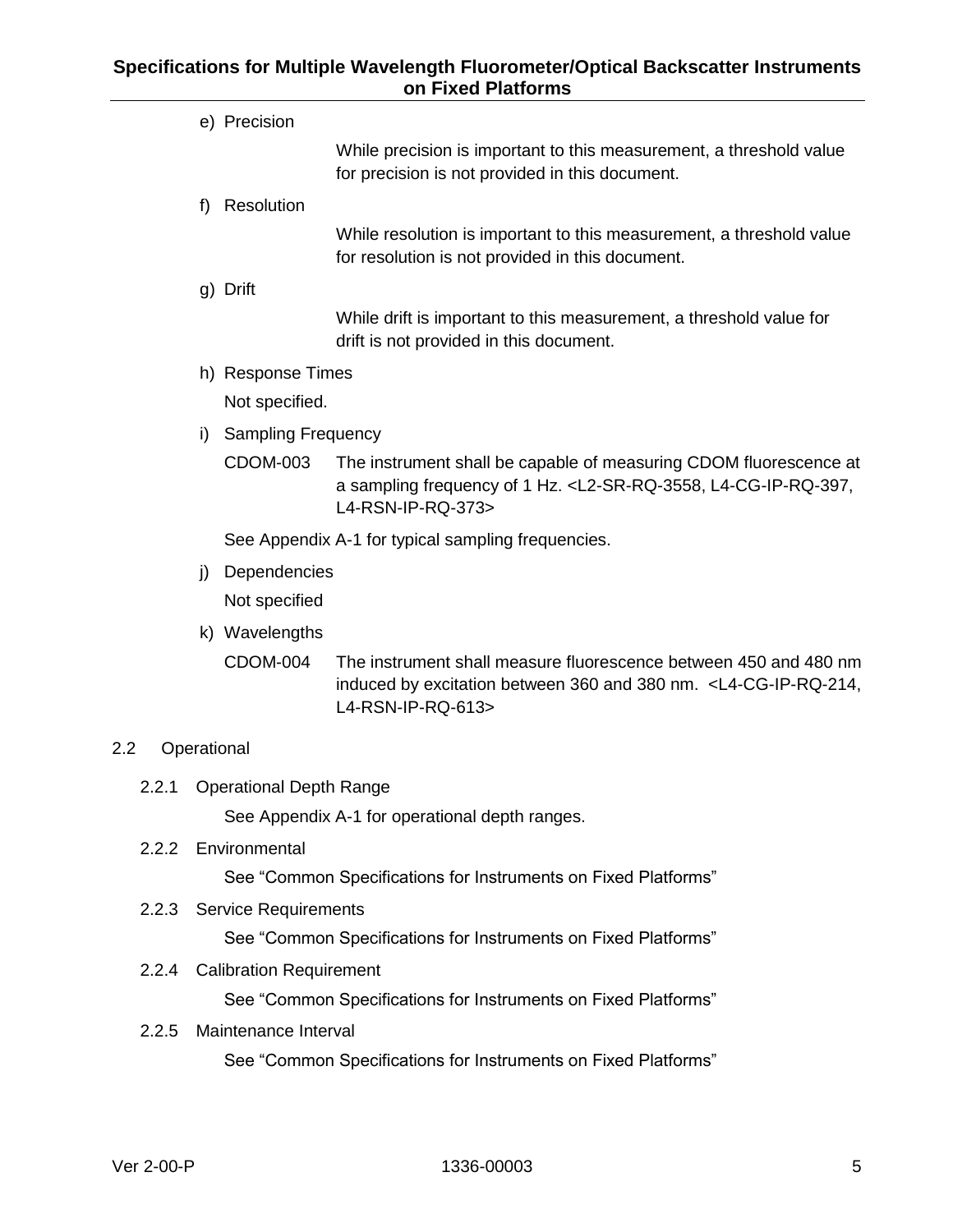<span id="page-9-10"></span><span id="page-9-9"></span><span id="page-9-8"></span><span id="page-9-7"></span><span id="page-9-6"></span><span id="page-9-5"></span><span id="page-9-4"></span><span id="page-9-3"></span><span id="page-9-2"></span><span id="page-9-1"></span><span id="page-9-0"></span>

|      |                             | 2.2.6 Survivable Depth<br>See Appendix A-1 for survivable depths.                                                                            |  |  |  |  |  |  |  |  |  |  |
|------|-----------------------------|----------------------------------------------------------------------------------------------------------------------------------------------|--|--|--|--|--|--|--|--|--|--|
| 2.3  |                             | Mechanical/Physical                                                                                                                          |  |  |  |  |  |  |  |  |  |  |
|      |                             | See "Common Specifications for Instruments on Fixed Platforms"                                                                               |  |  |  |  |  |  |  |  |  |  |
| 2.4  |                             | Electrical                                                                                                                                   |  |  |  |  |  |  |  |  |  |  |
|      |                             | See "Common Specifications for Instruments on Fixed Platforms"                                                                               |  |  |  |  |  |  |  |  |  |  |
| 2.5  | Data Storage and Processing |                                                                                                                                              |  |  |  |  |  |  |  |  |  |  |
|      |                             | See Appendix A-1 for storage capacities at the typical sampling frequency.<br>See "Common Specifications for Instruments on Fixed Platforms" |  |  |  |  |  |  |  |  |  |  |
| 2.6  |                             | Software/Firmware                                                                                                                            |  |  |  |  |  |  |  |  |  |  |
|      |                             | See "Common Specifications for Instruments on Fixed Platforms"                                                                               |  |  |  |  |  |  |  |  |  |  |
| 2.7  |                             | <b>Platform Interfaces</b>                                                                                                                   |  |  |  |  |  |  |  |  |  |  |
|      |                             | See "Common Specifications for Instruments on Fixed Platforms"                                                                               |  |  |  |  |  |  |  |  |  |  |
| 2.8  |                             | Compliance                                                                                                                                   |  |  |  |  |  |  |  |  |  |  |
|      |                             | See "Common Specifications for Instruments on Fixed Platforms"                                                                               |  |  |  |  |  |  |  |  |  |  |
| 2.9  | Safety                      |                                                                                                                                              |  |  |  |  |  |  |  |  |  |  |
|      |                             | See "Common Specifications for Instruments on Fixed Platforms"                                                                               |  |  |  |  |  |  |  |  |  |  |
| 2.10 | <b>Shipping and Storage</b> |                                                                                                                                              |  |  |  |  |  |  |  |  |  |  |
|      |                             | See "Common Specifications for Instruments on Fixed Platforms"                                                                               |  |  |  |  |  |  |  |  |  |  |
| 2.11 | Identification              |                                                                                                                                              |  |  |  |  |  |  |  |  |  |  |
|      |                             | See "Common Specifications for Instruments on Fixed Platforms"                                                                               |  |  |  |  |  |  |  |  |  |  |
| 2.12 | Quality                     |                                                                                                                                              |  |  |  |  |  |  |  |  |  |  |
|      |                             | See "Common Specifications for Instruments on Fixed Platforms"                                                                               |  |  |  |  |  |  |  |  |  |  |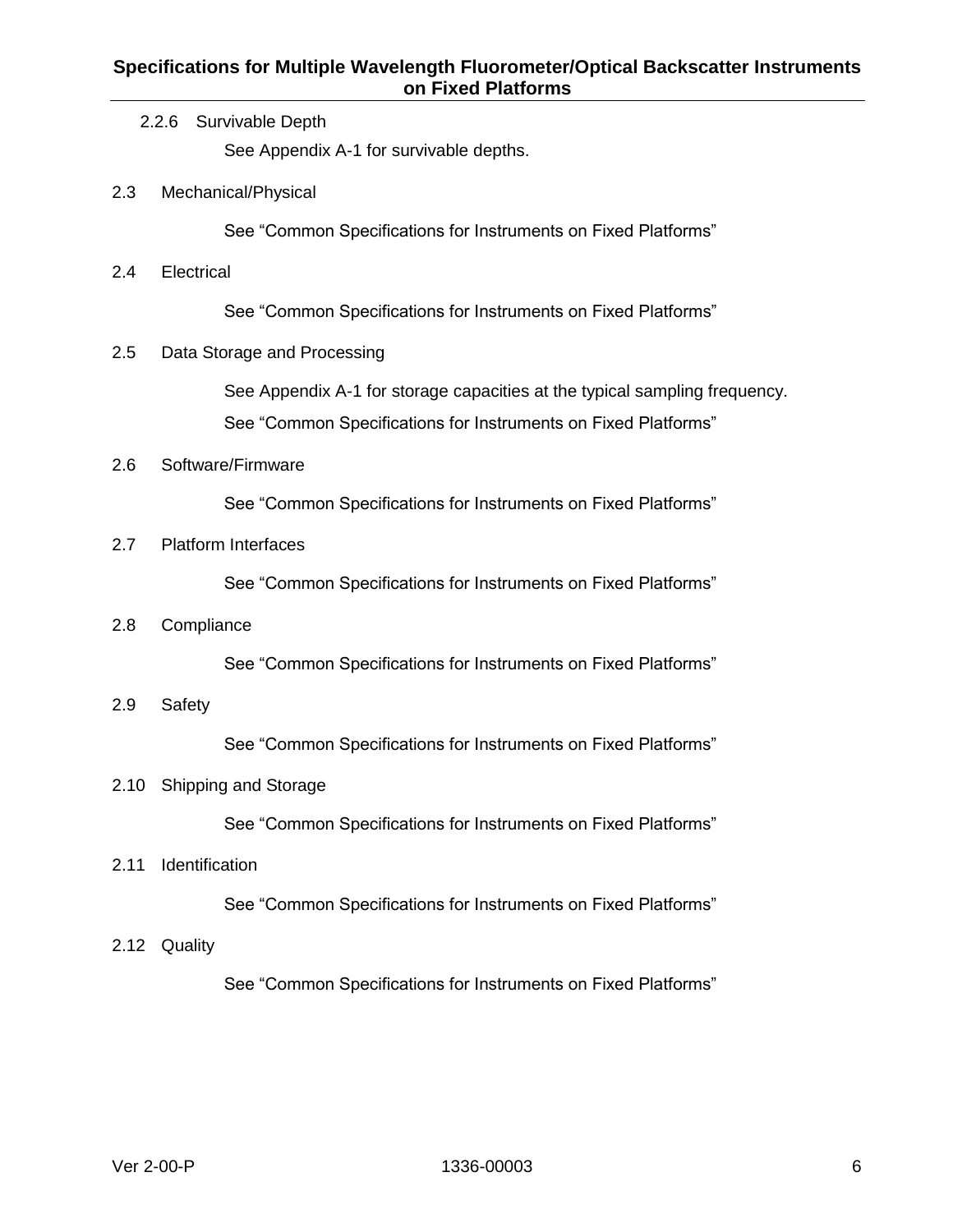# <span id="page-10-0"></span>**3 Appendices**

<span id="page-10-1"></span>A-1. Specification Values by the Platform on Which the Instruments are Deployed

The following table provides specifications that vary by the platform on which the instrument is deployed.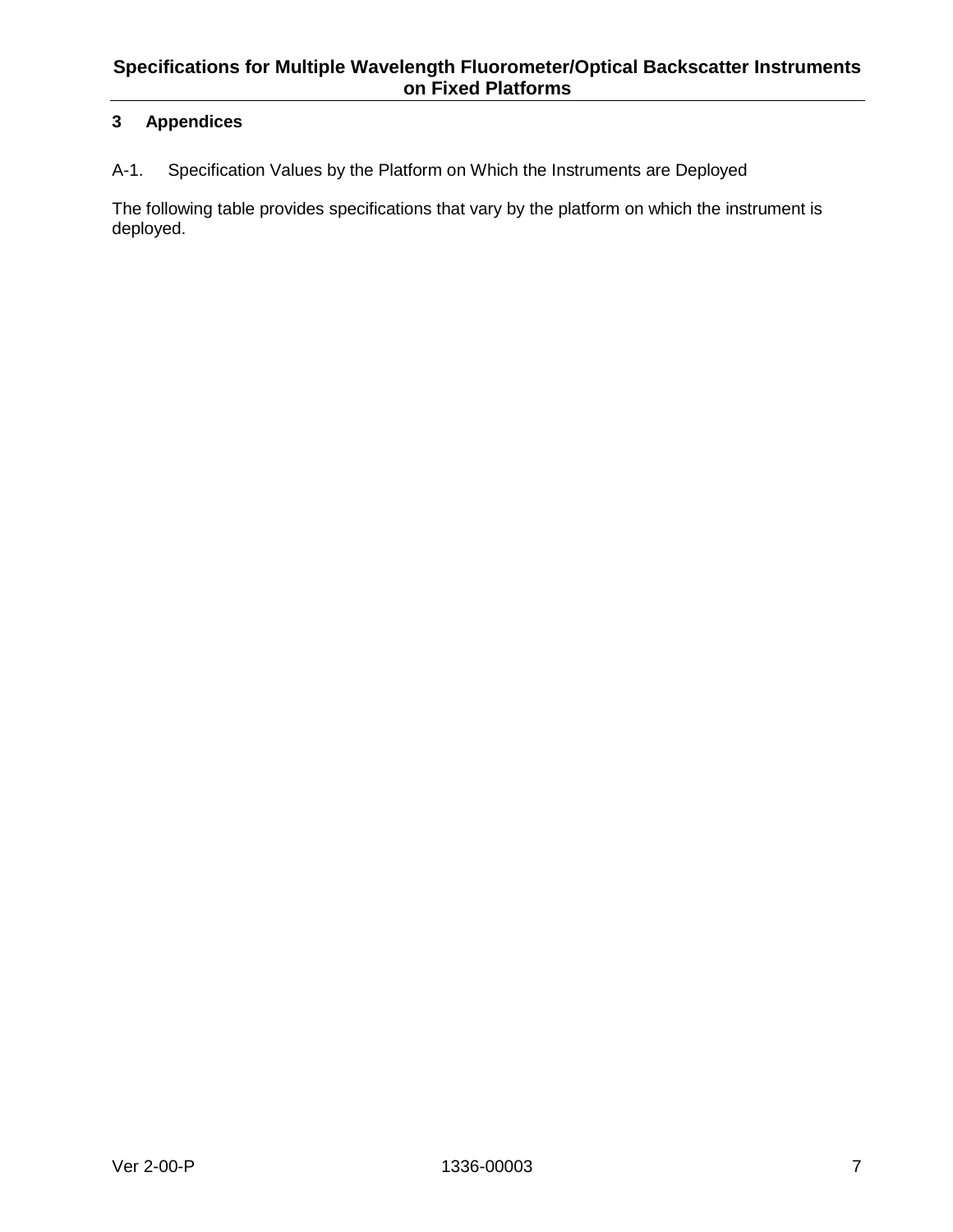|            | Instrument Series | Cabled         | Location       | # Optical Backscatter<br>Bands   | Required<br>Chlorophyll-a<br>Measurement | Chlorophyll-a Range (µg/L)        | <b>CDOM Measurement</b><br>Required     | Operational Depth<br>Range (m) | Survivable Depth (m) | Typical Sampling<br>Frequency | Deployment Interval<br>(months) | Inductive Modem Required<br>on the Instrument | Internal Batteries Required     | Required (# of samples)<br>Internal data Storage |
|------------|-------------------|----------------|----------------|----------------------------------|------------------------------------------|-----------------------------------|-----------------------------------------|--------------------------------|----------------------|-------------------------------|---------------------------------|-----------------------------------------------|---------------------------------|--------------------------------------------------|
|            | $\overline{A}$    | $\overline{C}$ | $\overline{O}$ | $\overline{1}$                   | $\overline{Y}$                           | $0.01 -$<br>10                    | $\overline{\mathsf{N}}$                 | $0 - 300$                      | 300                  | 1 Hz                          | $\overline{13}$                 | $\overline{N}$                                | $\overline{\mathsf{N}}$         | $\overline{N}$                                   |
|            | $\overline{B}$    | $\mathsf C$    | $\circ$        | $\mathbf 1$                      | Υ                                        | $0.01 -$<br>10                    | Υ                                       | $0 - 300$                      | 300                  | 1 Hz                          | 13                              | N                                             | $\mathsf{N}$                    | $\overline{\mathsf{N}}$                          |
|            | $\mathsf C$       | $\mathsf C$    | $\circ$        | $\mathbf{1}$                     | Υ                                        | $0.01 -$<br>10                    | ${\sf N}$                               | $0 - 300$                      | 300                  | 1/min                         | 13                              | $\overline{N}$                                | ${\sf N}$                       | $\overline{\mathsf{N}}$                          |
|            | $\overline{D}$    | U              | $\overline{C}$ | $\mathbf 1$                      | $\overline{Y}$                           | $0.03 -$<br>50<br>(see<br>note 1) | $\overline{Y}$                          | $0 - 25$                       | 600                  | 1/min                         | $\overline{7}$                  | $\overline{N}$                                | $\mathsf{N}$<br>(see<br>note 2) | $\overline{Y}$<br>310,000                        |
|            | $\overline{E}$    | U              | $\overline{O}$ | $\mathbf 1$<br>(see<br>$note$ 3) | $\overline{Y}$                           | $0.01 -$<br>10                    | N<br>(see<br>note 4)                    | $0 - 100$                      | 6000                 | 1/min                         | $\overline{13}$                 | $\overline{\mathsf{N}}$<br>(see<br>note 5)    | $\overline{\mathsf{N}}$         | $\overline{Y}$<br>580,000                        |
|            |                   |                |                |                                  |                                          |                                   | (see next page for table key and notes) |                                |                      |                               |                                 |                                               |                                 |                                                  |
| Ver 2-00-P |                   |                |                |                                  |                                          | 1336-00003                        |                                         |                                |                      |                               |                                 | 8                                             |                                 |                                                  |